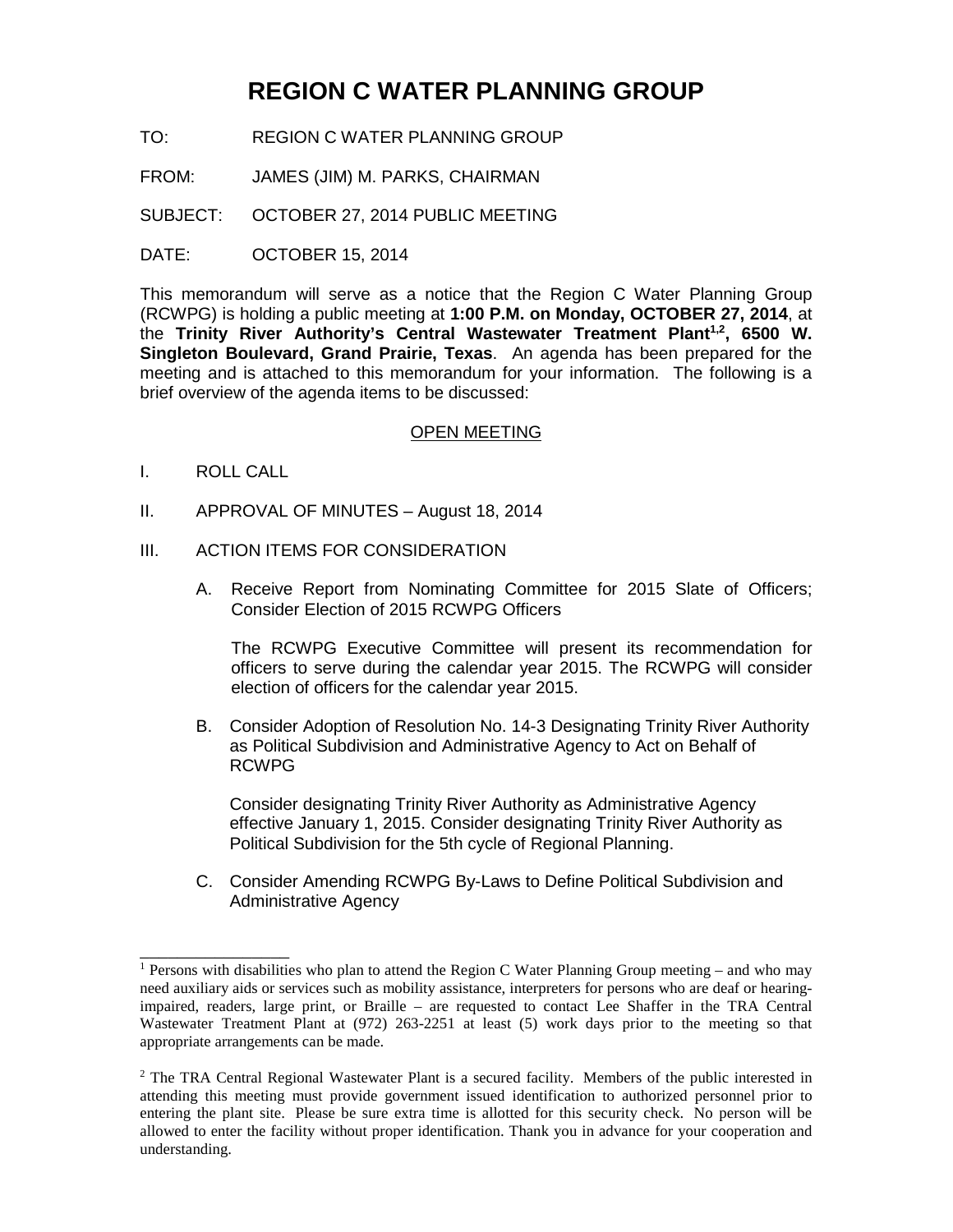The RCWPG will consider amending its by-laws to better define duties of Region C's political subdivision and administrative agency.

- D. Consider Adoption of Resolution No 14-4 Appointing a RCWPG Sub-Group for the Purpose of Reviewing Task 8 Items, including Unique Stream Segments and Reservoir Sites and Legislative Recommendations
- E. Receive Update on Interregional Conflict Resolution; Consider Approval of Submittal to TWDB Regarding the Interregional Conflict Resolution

Consultants will provide an update on the Interregional Conflict Resolution process. The RCWPG will consider approval of the report titled "Analysis and Quantification of the Impacts of the Marvin Nichols Reservoir Water Management Strategy on Agricultural and Natural Resources of Region D and the State". With RCWPG approval, this report is to be submitted to TWDB by November 3, 2014.

F. Consider Approval of Fall 2014 Newsletter

The group will consider approval of the Fall 2014 Newsletter. Article topics include: Update on Regional Planning Progress, Update on Interregional Conflict between Regions C and D, Water Conservation and Reuse Remain Top Priority, Recent Rainfall's Impact on Local Reservoir, New Groundwater Availability Model for GMA 8, and New Texas Water Funding programs (SWIFT and SWIRFT).

#### IV. DISCUSSION ITEMS

A. Schedule Update

Consultants will provide an update on the Regional Planning schedule.

B. Upcoming Contract Amendments

The TWDB has notified regional planning groups that contract amendments will be necessary to remove the submittal requirement of a draft 2016 prioritization and to amend other minor items in the contract.

C. Errata #4 to *2011 Region C Water Plan*

Consultants will present Errata #4 to the *2011 Region C Water Plan* that contains minor revisions to specific costs presented in the plan. This Errata will then be considered for approval by RCWPG at the next public meeting.

- D. Present Chapter 3, Currently Available Water Supply
- E. Present portions of Chapter 5 and related Appendix outlining Water Conservation Recommendations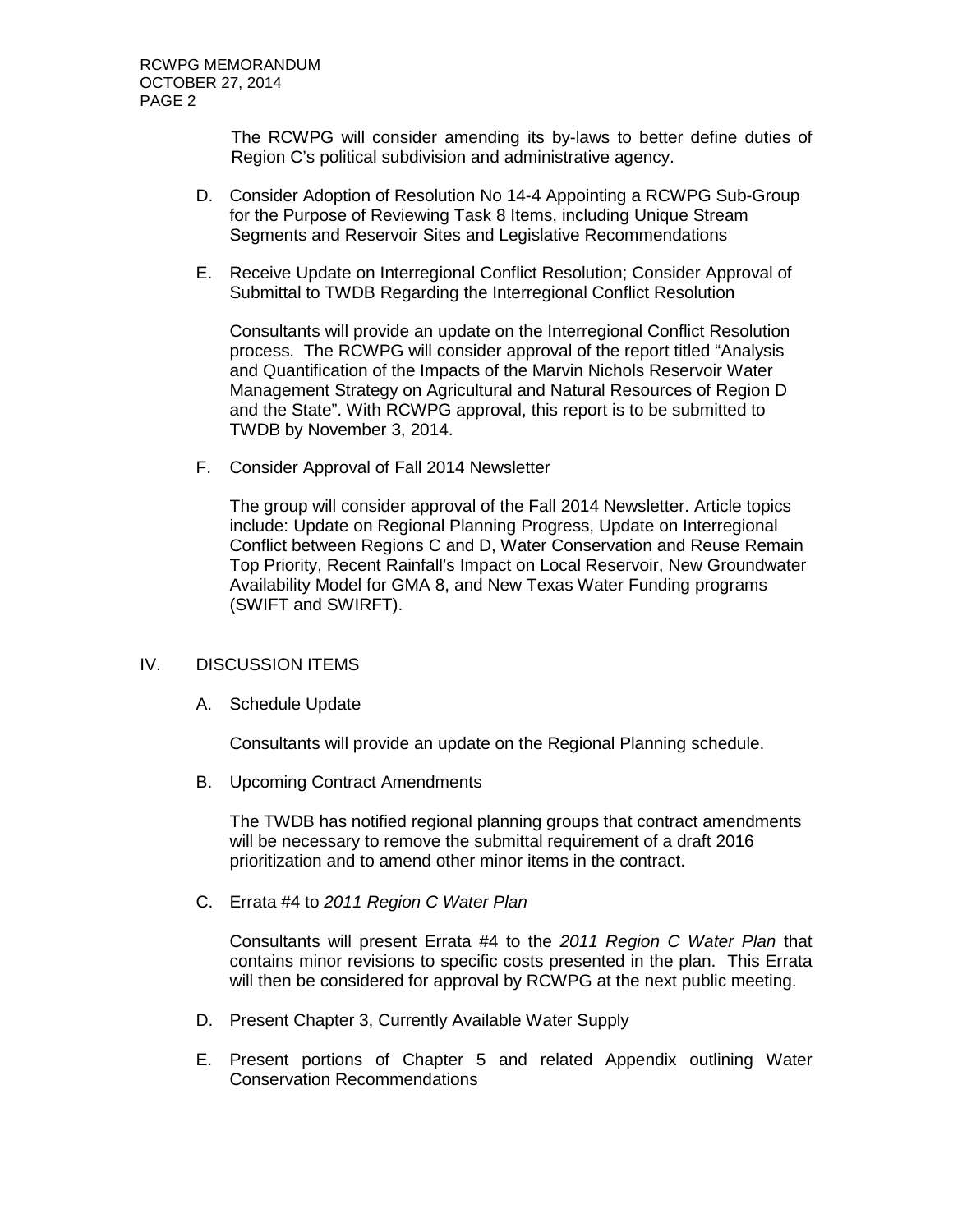- F. Present work on Task 7, Drought Response Information
- G. Supplemental Wells

Consultants will present TWDB rules regarding replacement infrastructure (including supplemental wells) and discuss options and implications for including or not including such water infrastructure in the 2016 Region C Plan. The RCWPG may consider action on this item at the next public meeting.

H. 5<sup>th</sup> Cycle of Regional Water Planning (2021 Regional Plans)

Consultants will present tentative schedule for initial steps for the  $5<sup>th</sup>$  cycle of regional planning. Per TWDB, initial contracts must be executed by August 31, 2015.

I. Update on Remaining Tasks and Next Steps

Consultants will provide an update on remaining tasks.

## V. OTHER DISCUSSION

- A. Updates from the Chair
- B. Report from Regional Liaisons
- C. Report from Texas Water Development Board
- D. Report from Texas Department of Agriculture
- E. Report from Texas Parks and Wildlife Department
- F. Other Reports
- G. Confirm Date and Location of Next Meeting Date, Time, and Location to be Determined.
- H. Public Comments

### VI. ADJOURNMENT

The following items are enclosed with this memorandum:

- 1. RCWPG Agenda October 27, 2014
- 2. RCWPG Minutes August 18, 2014
- 3. Proposed changes to Region C Water Planning Group By-Laws
- 4. Resolution No. 14-3
- 5. Resolution No. 14-4